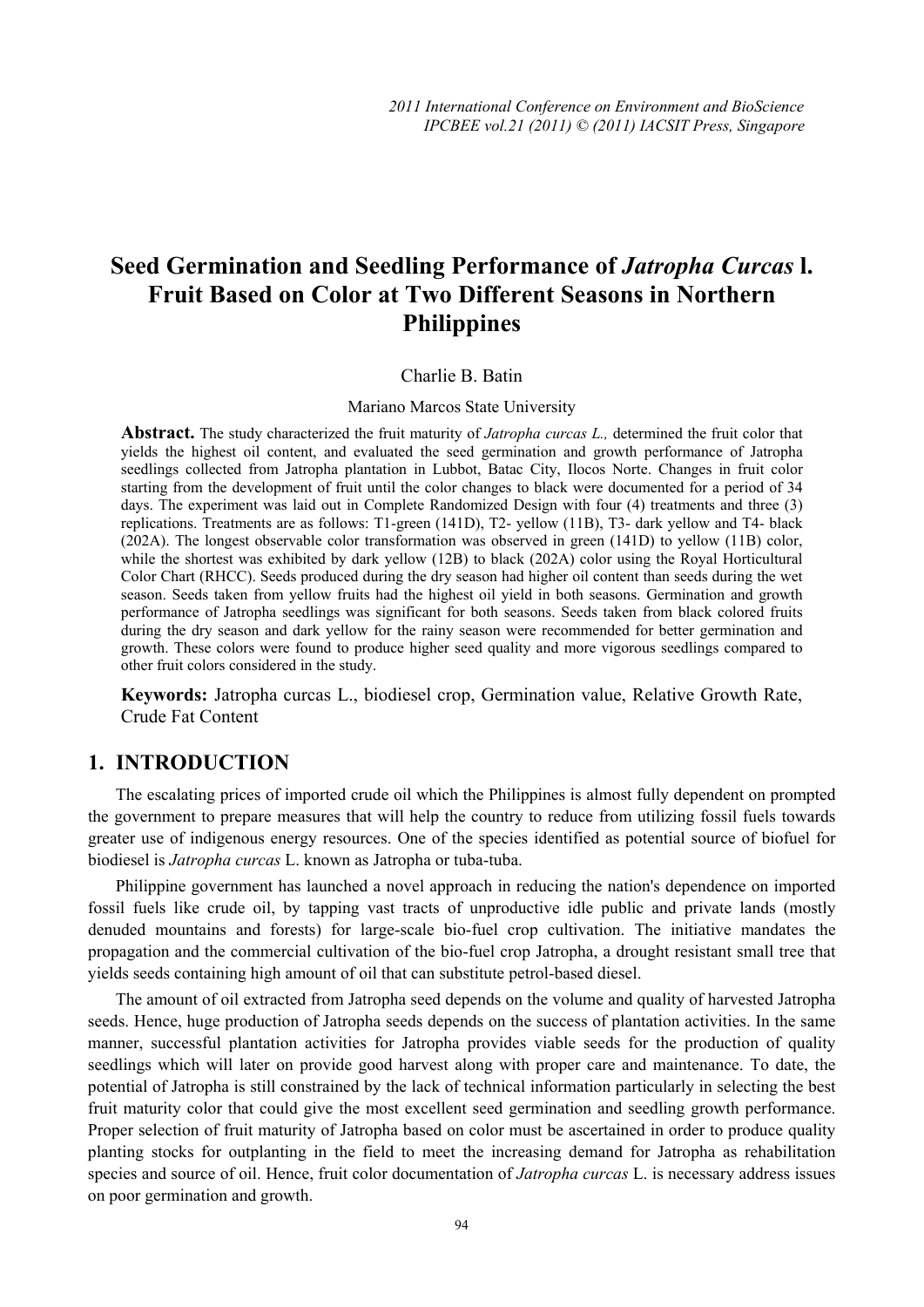Most of the problems encountered in the nursery are often associated with poor germination of the seeds during the nursery operation. Low seed viability leads to poor germination which is sometimes attributed to the poor quality of seedstock. The use of immature seeds could also be a factor that attributes to poor germination.

This particular study aims to: (1) document the changes of fruit color from the time the flower emerged until the fruit becomes black; (2) determine the fruit color of *Jatropha curcas* that yields the highest oil content; and (3) assess the performance of *Jatropha curcas* seeds taken from the colored fruits in terms of germination and seedling growth.

## **2. MATERIALS AND METHODS**

#### **2.1. Locale of the study**

Seeds of Jatropha were collected in the Jatropha plantation located in Lubbot, Batac City, Ilocos Norte, which was established in December 2006 out of seeds originating from India. The plantation is on a rugged, sloppy, and mountainous area and surrounded with agricultural crops.

Ilocos Norte province is generally warm with two distinct seasons, wet season from the later part of May to October and the dry season from November to April. The climatic condition is considered as Type 1 under the Corona's classification system.

### **2.2. Phases of the Study**

The study involved two phases. First, the documentation on the development of fruit until the color changes to black using the Royal Horticultural Color Chart (RHCC) as an index. Second, seed germination and seedling growth evaluation for each maturity color.

Jatropha fruits were collected based on the fruit color gathered in the documentation stage. The midpoint of the duration of days of each color transformation was used as time of gathering fruits. From each color, a total of 50 fruits were collected as samples. A total of 150 fruits were used for germination test. A kilo of Jatropha fruits of each color were tested for oil content.

## **2.3. Data Gathering**

Samples were tested for growth and germination test 12 days after sowing. Germinated seeds were monitored everyday. Growth performance of the seedlings were measured 12 days after sowing (DAS) and 12 days after potting (DAP). Fifty (50) grams of seeds from each color was tested for percent crude fat. Samples were taken for two seasons; wet and dry. Gathering of data was done at the MMSU Central nursery.

#### **2.4. Experimental Design**

This study was laid out using a Randomized Complete Block Design (RCBD), with four treatments and three replications. A total of 600 Jatropha seeds were used for germination while 50g of seeds were used in the test for the percentage crude fat. Analysis of the crude fat content of the seeds was analyzed at the analytical laboratory of the National Institute of Molecular Biology and Biotechnology (BIOTECH), University of the Philippines Los Banos, College, Laguna, Philippines.

The changes of fruit color of Jatropha were used as treatments following the color coded Royal Horticultural color chart as follows (Figure 1): 1) T1: green (141D), 2) T2: yellow (11B), 3) T3: dark yellow (12B) and 4) T4: black (202A).

#### **2.5. Data Analysis**

All the data gathered from the study were subjected to analysis of variance using SPSS program. Significant findings were further analyzed using the Least Significant Difference (LSD). Correlation between fruit colors as to germination and growth performance and germination value as to germination and growth performance were performed for both seasons using the Pearson correlation.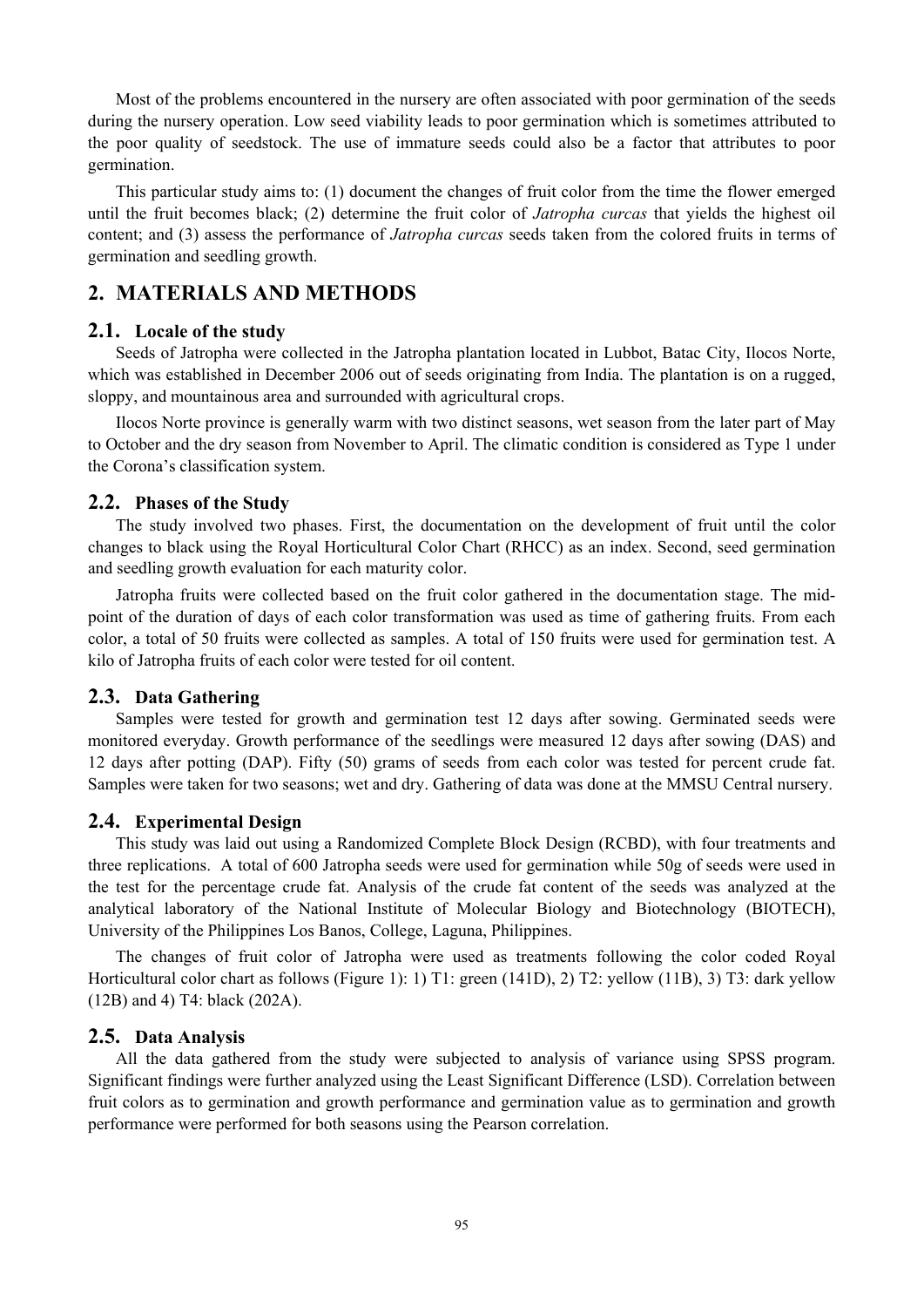

Fig. 1. The *Jatropha curcas* plantation located in Batac City, Ilocos Norte, Philippines

## **3. RESULTS AND DISCUSSION**

## **3.1. Fruit Color Documentation**

Based on the documentation, it took 16-day, 12-day, 4-day, and 2-day period to develop to green (141D), yellow (11B), dark yellow (12B), and black (202A). A period of thirty four (34) days was used in the documentation process.

## **3.2. Germination Characteristics**

Pre-germination period and percentage germination of *Jatropha curcas* seeds differ significantly among treatments both in the wet and dry season (Fig.  $2 \& 3$ ). Seeds taken from black and dark yellow fruit had the shortest pre-germination period during the dry and wet season, respectively.





Seeds taken from young fruits (green) produced immature seeds hence, resulting low and delayed germination performance. The pre-germination result supports the percentage germination gathered. Seeds taken from green colored fruits had the lowest percentage germination with 26.0% and 24.0% for the dry and wet season, respectively. The results implied that seeds taken from immature fruits (green) results to low germination. This proved the claim of Basra (2006) that seed viability is higher at the mature stage and decreases with early or late harvest. Harvesting seeds too early may result in more immature seeds with low germination percentage.

Mean differences of germinative energy period (GEP) and germinative energy (GE) for both seasons differ significantly among treatments (Fig. 4 & 5). Seeds collected from dark yellow and black fruits during the dry season had the shortest germinative energy period with 4.0 days while yellow fruit had a GEP of 3.0 days during the wet season. On the other hand, GE during the dry season was highest in seeds taken from black fruit (17.3%) while seeds taken from dark yellow (31.3%) during the wet season had the highest GE. The result signify that seeds taken from dark yellow and black fruits are the earliest to germinate and considered as the most vigorous seeds and will produced the most vigorous seedlings over green and yellow. According to Aldhous (1972), germinative energy is a measure of the speed of germination and hence, is assumed to be a measure also of the vigor of the seed and of the seedling which it produces. The low vigor level of green colored fruits suggests that seeds are not yet fully mature. As such, harvesting at this stage is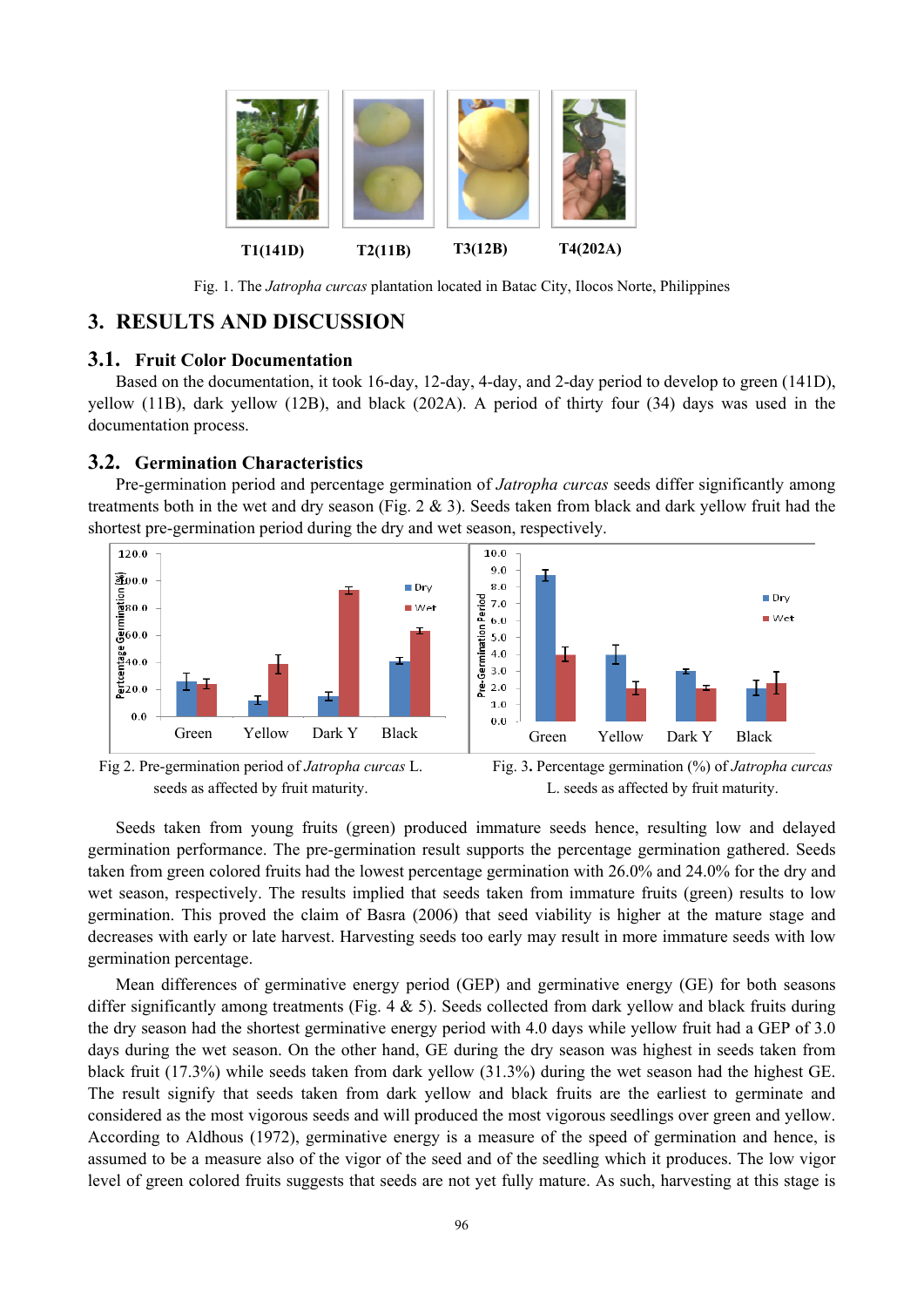not advisable because seedlings might not be able to continue growing and develop into normal plants (Aquino, 2009).







Percentage germination and germination value were presented in Fig. 6 and 7. Germination was highest in the seeds taken from black color during the dry season with 41.3% while 93.3% germination percentage was obtained from dark yellow fruit (wet). The results implied that seeds taken from immature fruits (green) results to low germination. This proved the claim of Basra (2006) that seed viability is higher at the mature stage and decreases with early or late harvest. Harvesting seeds too early may result in more immature seeds with low germination percentage. Moreover, germination value was highest in dark yellow (20.64) and black fruits (5.32) for the rainy and dry seasons, respectively. The result implied that seeds taken from matured fruits (dark yellow and black colored fruits) had better seed quality than immature fruits (green fruit). This supports the result obtained by Aquino (2009) that seeds of black colored fruits were the most vigorous among the four stages of maturity (green-yellow-green, yellow-black and black), and therefore, the best stage to harvest high quality seeds.

Germination value in relation to growth rate of the seedlings had indirect relationship. Germinants derived from green fruit had higher growth rate compared to germinants from dark yellow fruit but in terms of survival rate, germinants from green color had the highest mortality rate.



## **3.3. Growth Characteristics**

Height and diameter of the seedlings at 12 days after sowing (DAP) and 12 days after potting (DAP) were (Figure 8, 9, 10 and 11) statistically significant among treatments for both seasons. Seeds taken from black colored fruit (14.5 cm and 16.8 cm) had the highest measurements at two measuring periods during the dry season while dark yellow ( 19.12 cm and 20.15 cm) during the wet season. The result implied that germinants produced from seeds taken from mature color (dark yellow and black fruits) are more robust and grow faster than immature fruit (green). This also confirmed the result of Jacinto (2008) that germinants from seeds taken from yellow and black fruits were taller than those seeds of green fruits.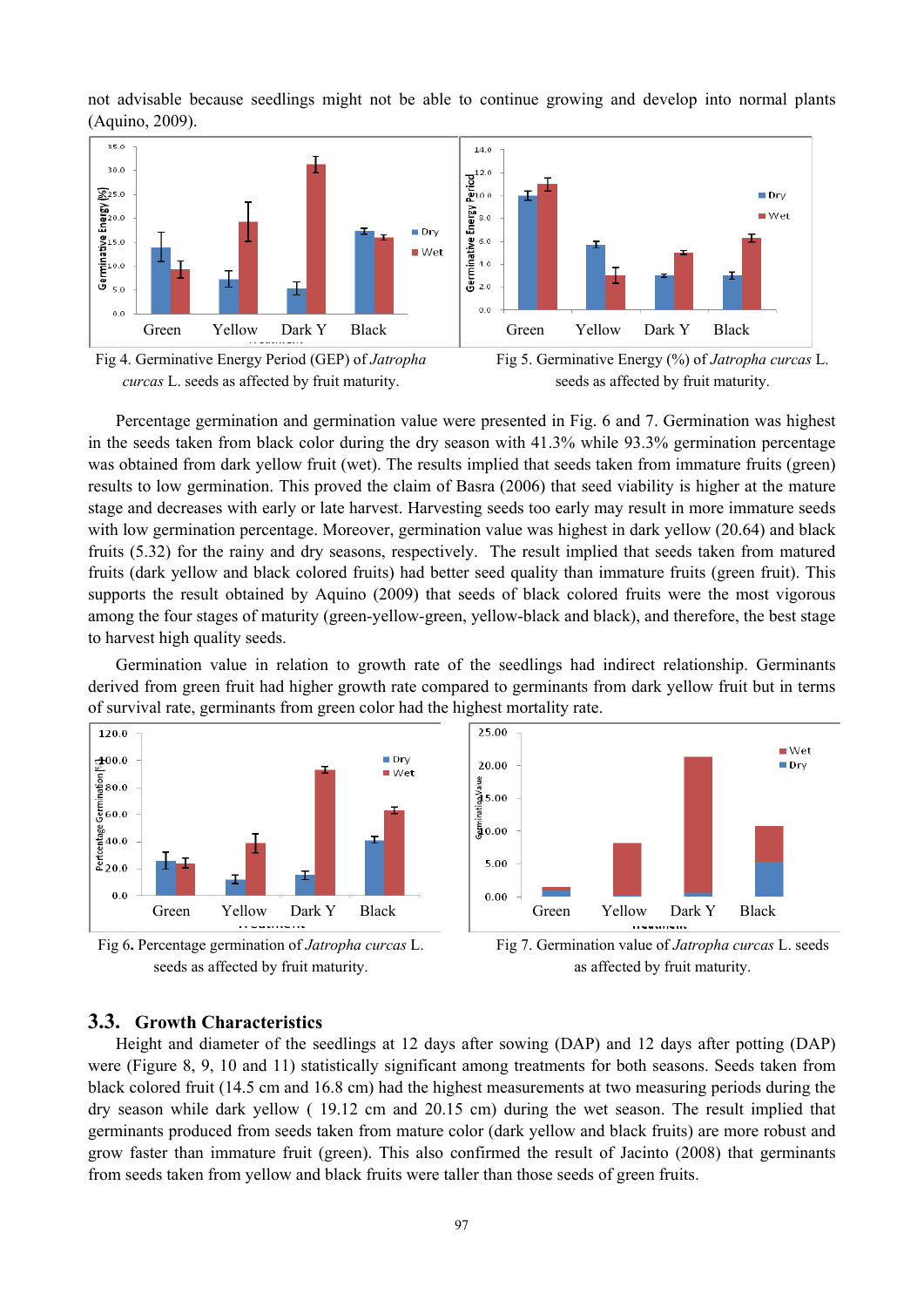On the other hand, diameter of the seedlings was highest in the seeds taken from dark yellow fruit at 12 DAS and 12 DAP for both seasons. The result denotes that mature fruits (dark yellow) exhibited bigger diameter than those taken from immature fruits (green). It supports the claim of Jacinto (2008) that germinants produced from seeds taken from dark yellow fruit had bigger diameter increment than green fruit.











Fig 9**.** Height (cm) of *Jatropha curcas* L. seedlings at 12 days after potting (dap) as affected by fruit maturity.



Fig 11. Diameter (mm) of *Jatropha curcas* L. seedlings at 12 days after potting (dap) as affected by fruit maturity.

A remarkably significant analysis among treatments of the relative growth rate for height of *J. curcas* was presented in Fig. 12 while insignificant analysis for diameter (Fig. 13). Green color obtained the highest growth rate for height (0.31 cm and 0.43 cm) for dry and wet season. The result further proved the claim of Causton and Venus (1991) that relative growth rates are near maximal when seedlings are young and then decrease over time. This means that when the plants attained its maximal growth, diameter increment is already negligible.







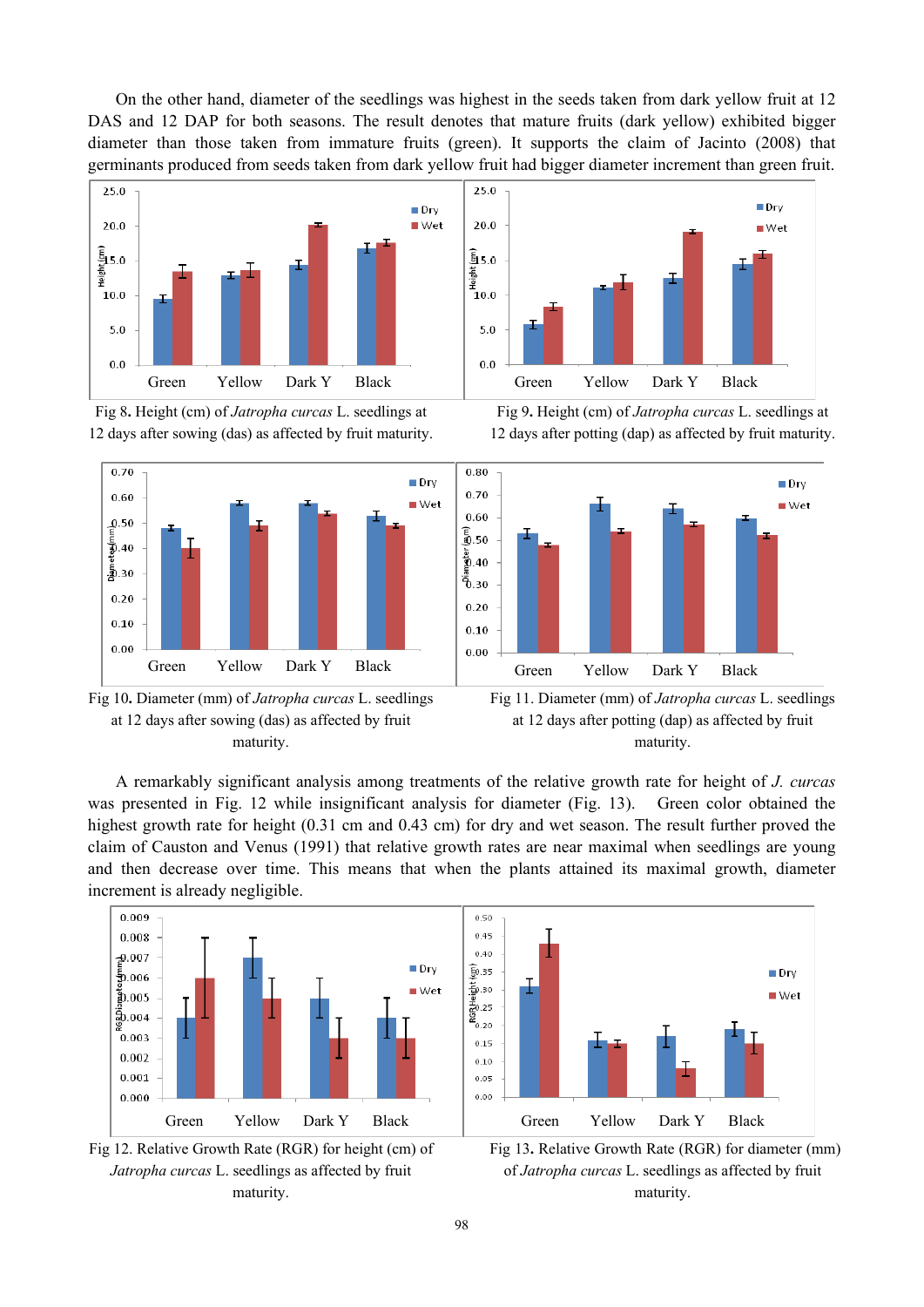Percentage survival of the seedlings was statistically insignificant among treatments (Fig. 14). However, germinants produced from dark yellow and black colored fruits had 100% survival rate. The result denotes that mature fruits (dark yellow and black color) had better percent survival rates than immature fruits. Moreover, percentage crude fat of the seeds was highest in seeds taken from yellow fruit (65.8% and 49.22%) for both seasons (Fig. 15). In a study conducted by Anandalakshmi (2009), he recommended to harvest yellow fruits for maximum oil yield.



Fig 14. Percentage survival (%) of *Jatropha curcas* L. seedlings as affected by fruit maturity.



Fig 1**5.** Percentage crude fat (%) of *Jatropha curcas* L. seedlings as affected by fruit maturity.

## **3.4. Correlation Studies**

Correlation between fruit colors as to germination and growth performance was presented in Table 1. Fruit color significantly affects germination performance in terms of pre-germination period and germinative energy period during the dry season while all other parameters were significant during the wet season. The result implied that wet season is the best time to harvest fruit for better germination and growth. Germination value on the other hand was insignificant (Table 2) except in germinative energy and percentage seed germination during the dry season. However, during the wet season, significant effect was observed in germination performance of the seedlings. This means that seeds taken from different maturity colors of Jatropha during the wet season are more viable compared to dry season.

Table 1. Correlation between fruit colors as to germination characteristics and growth performance of *Jatropha curcas* L. seeds and seedlings.

| <b>VARIABLE</b>                                 | <b>DRY</b>  | WET              |            |       |
|-------------------------------------------------|-------------|------------------|------------|-------|
| <b>Germination Performance</b>                  | r           | $\boldsymbol{P}$ | r          | P     |
| Color x Pre-germination Period                  | $-0.981**$  | 0.000            | $0.782**$  | 0.003 |
| Color x Germinative Energy                      | $-0.133$ ns | 0.681            | $0.609*$   | 0.036 |
| Color x Germinative Energy Period               | $-0.990**$  | 0.000            | $-0.768**$ | 0.004 |
| Color x Percentage Seed Germination             | $0.125$ ns  | 0.698            | $0.763**$  | 0.004 |
| <b>Growth Performance</b>                       |             |                  |            |       |
| Color x Height $@$ 12 Days after Sowing         | $0.957**$   | 0.000            | $0.853**$  | 0.000 |
| Color x Height $\omega$ 12 Days after Potting   | $0.920**$   | 0.000            | $0.686*$   | 0.014 |
| Color x Diameter $(a)$ 12 Days after Sowing     | $0.679*$    | 0.015            | $0.740**$  | 0.006 |
| Color x Diameter $\omega$ 12 Days after Potting | $0.655*$    | 0.021            | $0.691*$   | 0.013 |
| Color x Percentage Survival                     | $0.184$ ns  | 0.567            | $0.663*$   | 0.019 |

*\*\*- significant at 1% level \*- significant at 5% level* 

*ns- not significant* 

Table 2. Correlation between gemination value as to the germination characteristics and growth performance of *Jatropha curcas* L. seeds and seedlings.

| <b>VARIABLE</b>                | DRY         |       | <b>WET</b> |      |
|--------------------------------|-------------|-------|------------|------|
| <b>Germination Performance</b> |             |       |            |      |
| GV x Pre-germination Period    | $-0.466$ ns | 0.126 | $0.611*$   | .035 |
|                                | 99          |       |            |      |